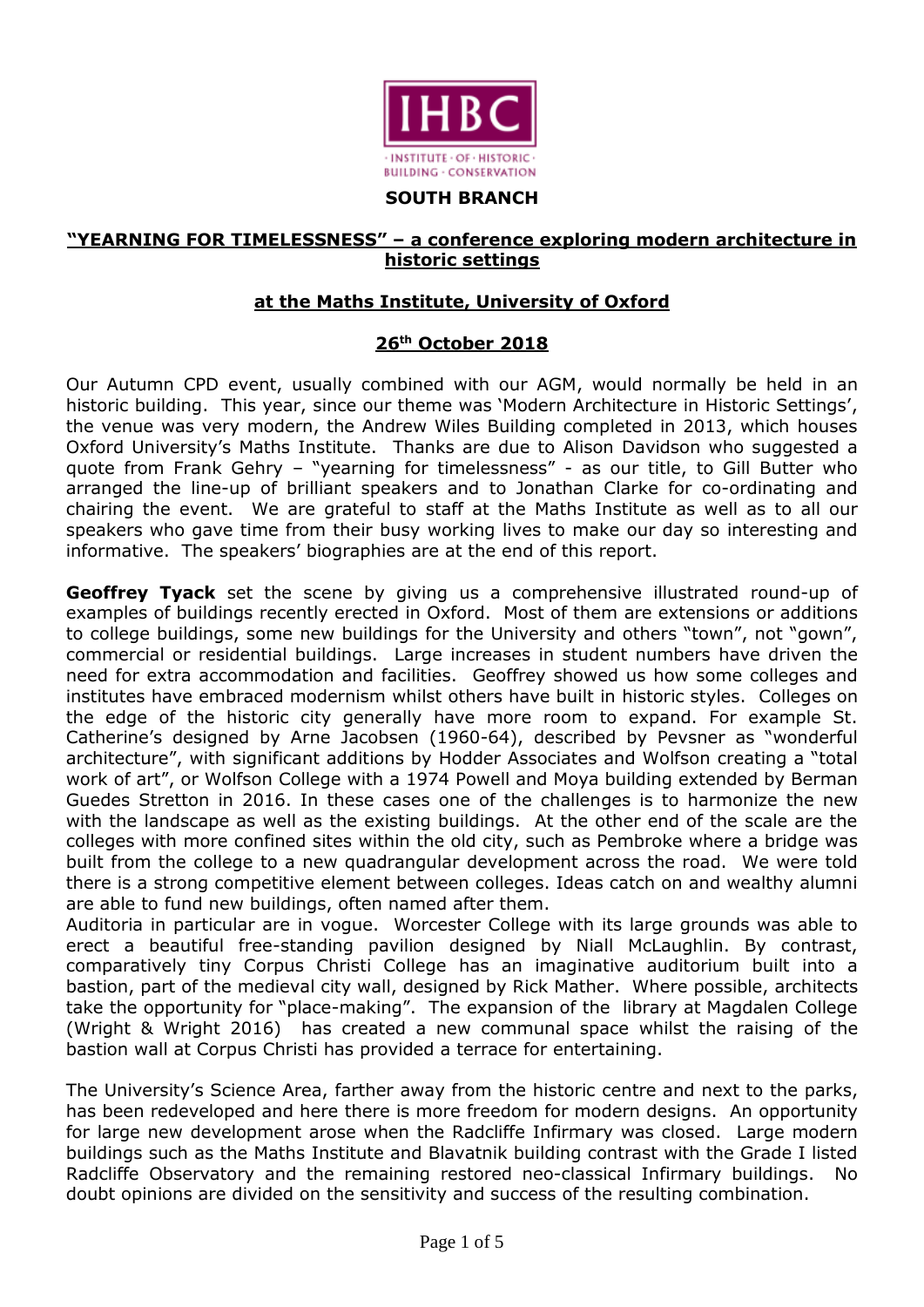Next, architect **Alan Berman** treated us to a most thought-provoking presentation entitled "Modern Architecture in Oxford The Cambridge Approach". Alan began by recommending "The Other Tradition of Modern Architecture" by Colin St.John (Sandy) Wilson, which he described as a wonderful book. The theme of his talk was to contrast two of the many different approaches to architecture; the 'heroic' tradition of Corbusier, where architecture is seen as a fine art and the architect as hero, with that of Aalto who saw architecture as a practical art with form following need and where the architect is more like a midwife.

Sandy Wilson and Leslie Martin studied under Aalto at Cambridge and developed what Alan called 'the Cambridge approach'. Alan showed us lists of modern architects within each camp. Some stand in-between the heroic and practical but there are also many other camps! We were shown examples of buildings which exemplify aspects of the practical, 'midwife' , holistic approach. Important factors include the positioning of the building within the site, for example is there unused space around the building or has "negative" space been utilised as part of place-making? Does the building look like it is part of the landscape or standing proud within it? How legible is the building? Does it invite us in or keep us out? To quote Alan "the experience of movement determines the form" so staircases and ramps are of great importance. So are details such as handrails and doorhandles since we experience a building with all our senses, not least the sense of touch. The Cambridge approach is exemplified by Leslie Martin's Law and English libraries in Oxford. However Alan finished by showing us a photograph of Martin with Corbusier, one of his great architectural heroes!

In our next talk **Sandy Wright** of Wright & Wright Architects demonstrated how recent buildings in Oxford display both change and continuity. The need for additional and/or updated student accommodation has prompted differing approaches. He showed us examples of work at Worcester andSt. Hilda's Colleges and the Florey Building. Sandy stressed the importance of corridors, but they do pose a threat to the traditional Oxford system of staircases where a small stair serves a small 'set' of student rooms. In the Sainsbury Building at Worcester College (1963 by MJP) stairs and corridors are treated as communal spaces. There a perimeter corridor was adopted, but the Thomas White Building at St. John's, a perimeter theory development, uses a traditional type of small stair. 'Town meets Gown' in some cases such as Kendrew Quad at St. John's College requiring the architect to engage with the local streetscape.

**Stuart Cade** of MICA Architects (a new practice launched by Rick Mather Associates (RMA), of which Stuart was a partner) then gave his presentation entitled "Inside Out-Outside In". He advocates an holistic approach; is the building activating the street, making space, does it work inside and out? Stuart told us about several RMA projects. The Ashmolean Museum, an "inside-out" project, bringing in more light (unusually for a museum) and "worked out" with terraces. At Corpus Christi College a music room and open air entertaining space have been created in a bastion, part of Oxford's medieval city wall. When Keble College wanted ensuite accommodation and conference rooms the result was the Arco Building, a corridor scheme like the original Butterfield designed building. At Mansfield College the quad was lowered to increase the number of storeys for a new building comprising lecture rooms, an Institute fo Human Rights and student accommodation. Cross-laminated timber (CLT) was used and ensured a quick build. The additional accommodation has helped improve the community feel since previously many students had to live off-site. An ingenious solution was found for extending the Grade I listed library at The Queen's College. The extension, powered by ground-sourced energy, runs underneath the lawn with a roof-light cleverly hidden by a newly created slope in the lawn.

Stuart was our last speaker before lunch which was followed by the our branch AGM.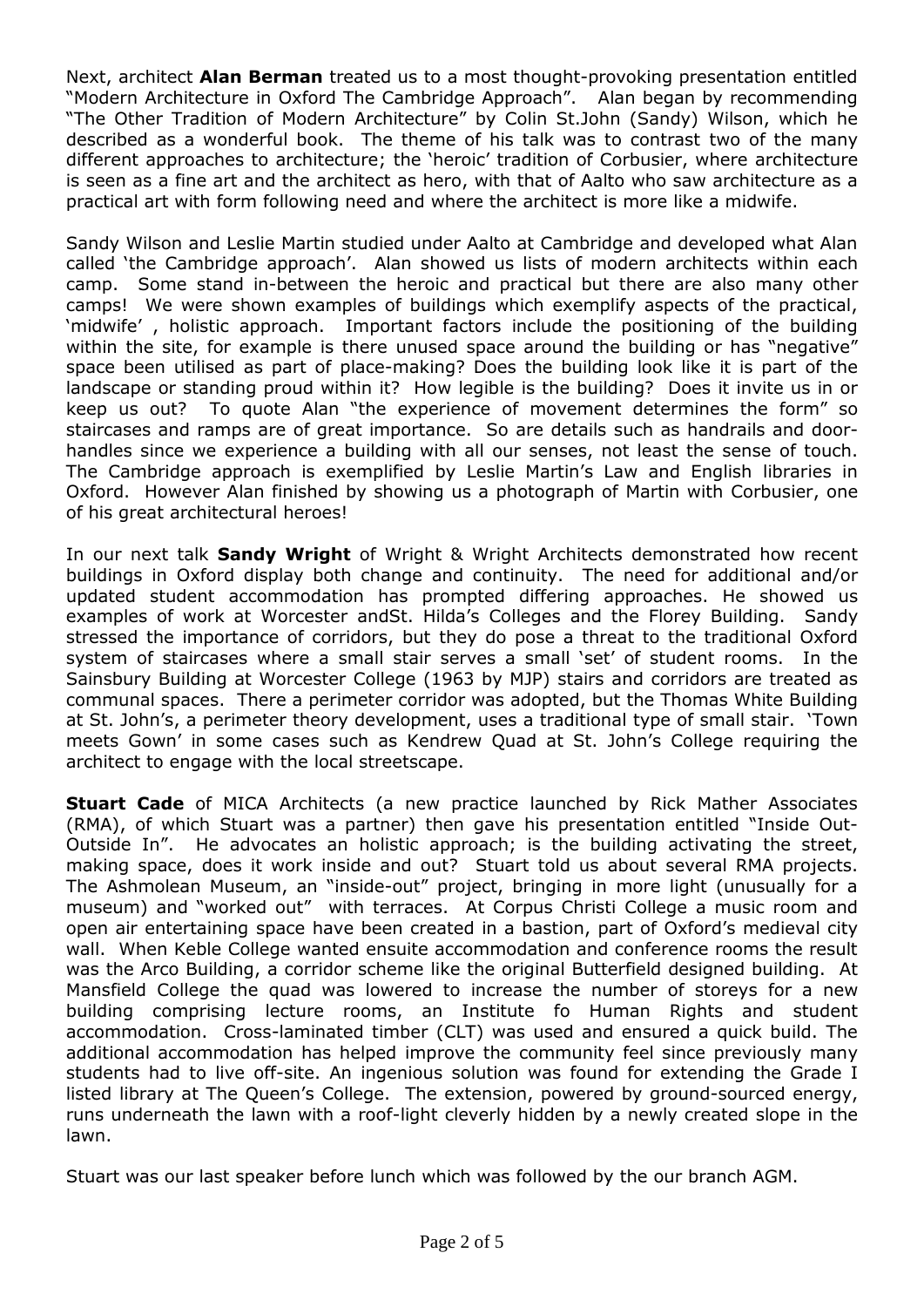

*Jonathan dividing the delegates into groups for the walk. We are standing on the Penrose tiles with their non-repeating pattern.*

Fortunately the weather was fine, but cold, for our walk around the Keble Triangle led by Charles Hendry and Glen Williams from the University's Estates Services. Here we were able to learn about some of the practical issues involved in conservation of concrete buildings as well as admiring, or not, their design!



*The Nuclear Physics laboratory – there was a reason for the shape.*

< *Inspecting the crumbly concrete*

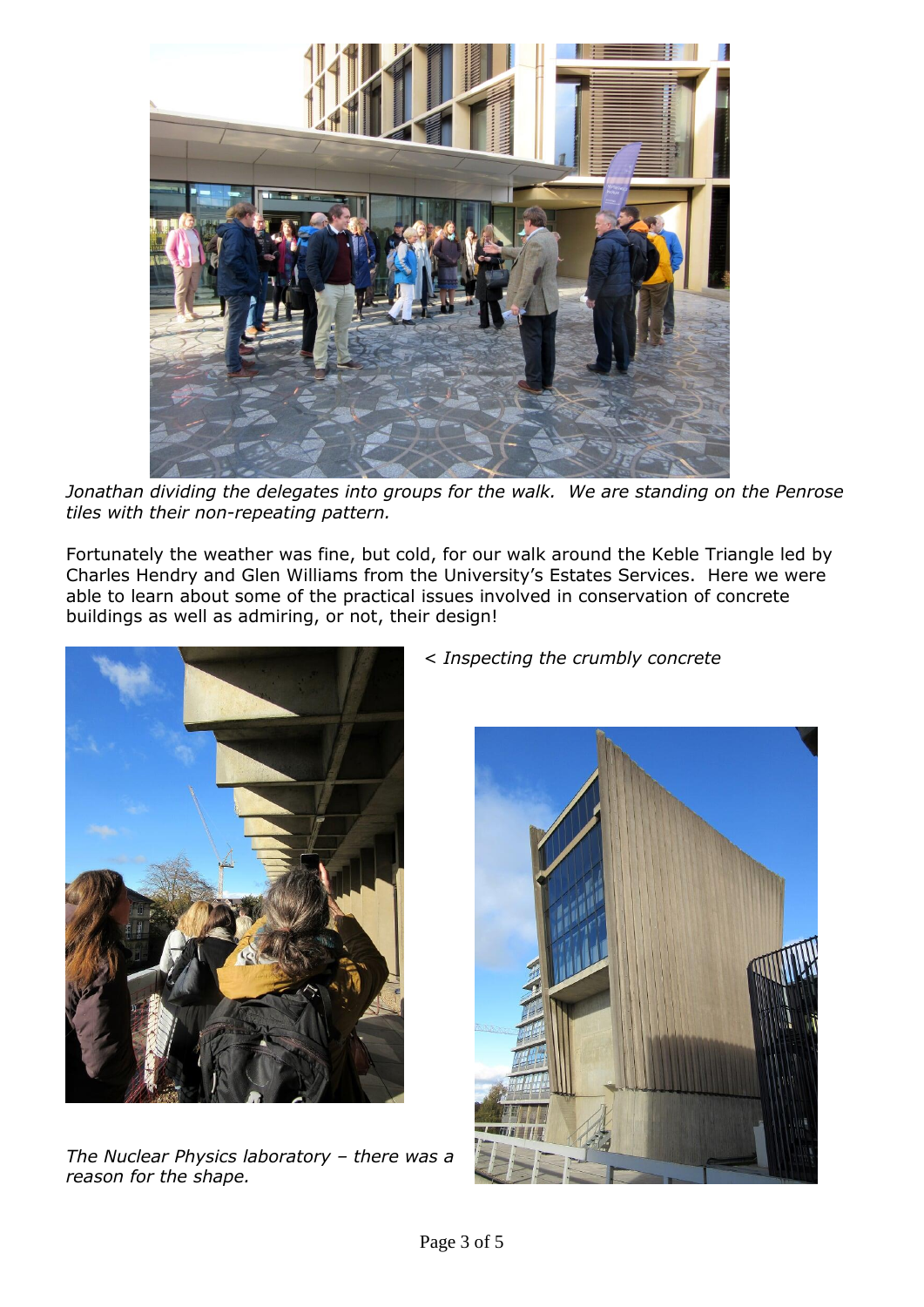Back at the Maths Institute and fortified by a welcome cuppa we were treated to our last presentation of the day by **Debbie Dance**, Director of the Oxford Preservation Trust (OPT). Her theme was "Listed Buildings of the Future" and with the quality of modern architecture on display in Oxford there seems to be no shortage of candidates. The OPT has been giving its annual awards since 1977 and in 2017 it ran a competion called "40 in 40" jointly with the Oxford Times to find the favourite award-winner. The renovation of Oxford Castle, and OPT winner in 2007, was chosen. Debbie showed us pictures of many of the award winners which have potential for listing in the future, although opinion may well be divided over the merits of some of them! The vast majority are college buildings and so generaly private, although our venue, the Maths Institute, has a café which is open to the public. The OPT is also concerned with planning matters. Oxford has a high-buildings policy with a maximum height of 18.2 meters which is designed to preserve the city's key views. This rule has been re-interpreted to allow spires and towers exceeding that height.

We have had good feedback from this conference. The calibre of the speakers as well as the relevance of the key-topic made for a particularly successful day.

# **Speaker Biographies**

**ALAN BERMAN M.A. (CANTAB) / DIP ARCH / FRSA / RIBA** After graduating from Cambridge and University College London, Alan joined the pioneering practice of Maguire & Murray Architects. He set up practice in London in 1984 with Pedro Guedes and in 1996 he teamed up with Roger Stretton to form Berman Guedes Stretton architects in Oxford. He has been responsible for both multi-million pound projects and smaller schemes. He focuses on realistic building strategies to ensure economy and practicality are not sacrificed to imaginative design. He is a Unit tutor at the University of Liverpool and has lectured at London Met, UEL, Oxford Brookes University School of Architecture. He is the author of several books on design, including Jim Stirling and the Red Trilogy: Three Radical Buildings and Stirling and Wilford: American Buildings. With BGS Architects he established the AJ Writing Prize and has been a judge on a number of writing and design panels. He is an accredited CABE advisor and active member of the 20th Century Society.

**GEOFFREY TYACK** grew up in London, where he first developed an interest in the history of architecture by exploring the city's buildings, and he went on to read history at St John's College, Oxford, and to gain a PhD from the University of London. He has taught architectural history and the history of urban planning for many years, both in Britain and the United States. He is an emeritus Fellow of Kellogg College in the University of Oxford, a Trustee of the Oxford Presrvation Trust, and President of the Oxfordshire Architectural and Historical Society. His books include Oxford: an Architectural Guide (1998), Modern Architecture in an Oxford College (2005) and an edited volume on John Nash: Architect of the Picturesque (2013). He is editor of the Georgian Group Journal and he co-edited the revised volume on Berkshire in the Pevsner Buildings of England series (2010). He is currently writing a book on the history of the British urban landscape.

**SANDY WRIGHT:** Sandy studied at the Mackintosh School of Architecture where he was taught by Isi Metzstein, whom he went on to work for at Gillespie, Kidd & Coia. While there Sandy was exposed to the studio's unusual expertise in design, detailing and understanding of how buildings are put together. This has informed Sandy's work since and the influence is felt throughout Wright & Wright's buildings. Sandy and Clare moved to London from Glasgow in 1979. Sandy joined and became partner with Sir Richard MacCormac at MJPW. While there he was partner-in-charge of the Faculty of Arts for the University of Bristol and Blue Boar Court for Trinity College, Cambridge. In 1994 he and Clare founded Wright & Wright. Early projects included the library for the Royal College of Art, the Women's Library, the V&A/RIBA Reading Rooms and Archives, followed by Taylor Library for Corpus Christi College, Cambridge, the National Gallery, London - Lower Galleries, Oakfield SEBD School in Hull, Newlands SEBD Academy in Southwark and Hull Truck Theatre. Longwall Library at Magdalen College is the most recently completed building. Sandy has lectured